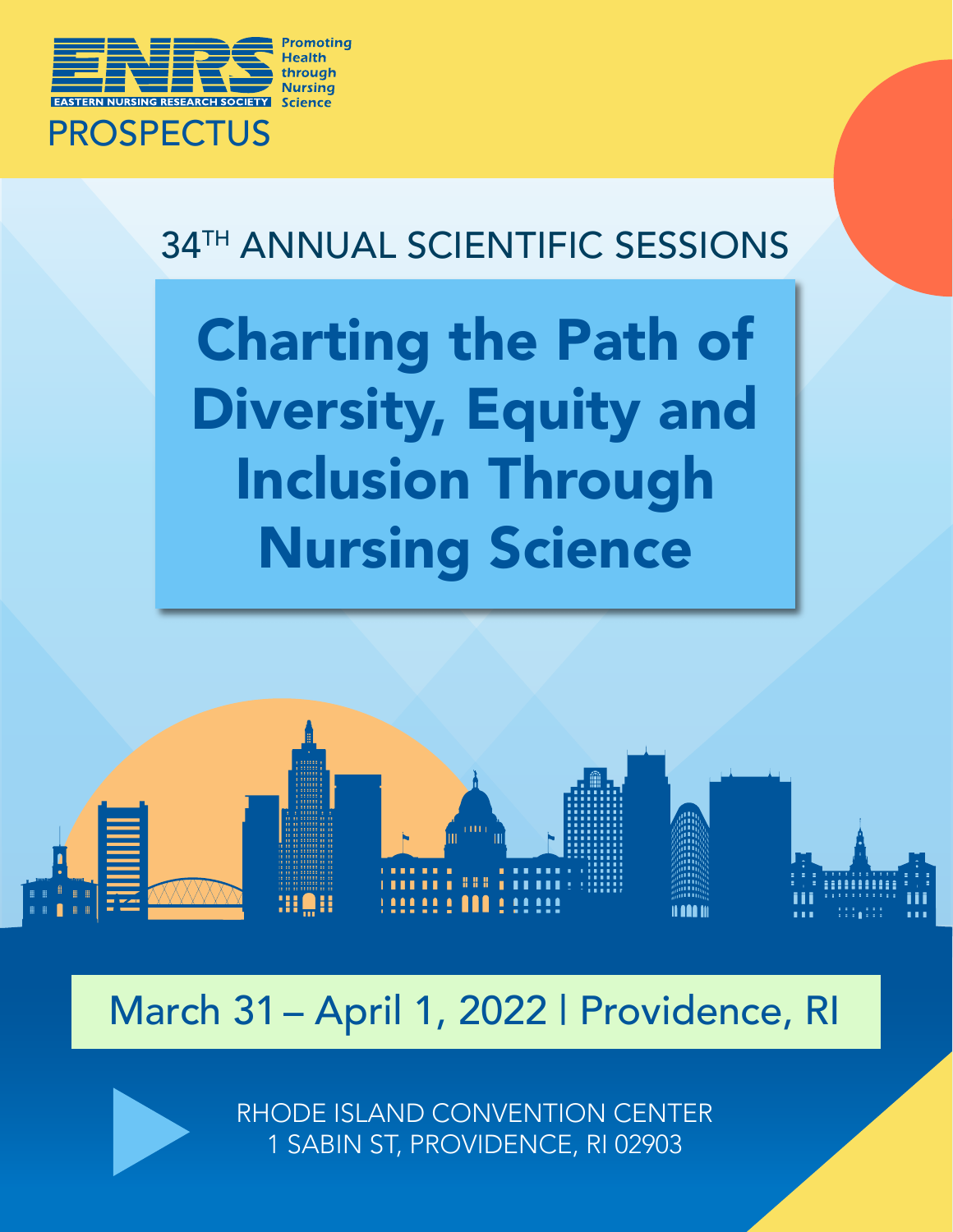### 2022 ENRS Annual Scientific Sessions Conference Sponsorship

### Our Partnership Benefits:

- **C** Targeted branding opportunities to nurse researchers, executive-level hospital and university staff, and nursing students throughout the Northeastern US
- **O** Unique recognition on our website and in printed materials
- **O** Opportunities to address attendees at the annual ENRS Scienti ic Sessions
- o Recruitment opportunities through the ENRS Website and Email Listserv

| <b>PARTNERSHIPS</b>                                                                                          |                                                                            |                                                                        |                                                                        |
|--------------------------------------------------------------------------------------------------------------|----------------------------------------------------------------------------|------------------------------------------------------------------------|------------------------------------------------------------------------|
| <b>INTRODUCING OUR 2022</b><br>"WELCOME BACK"<br><b>DISCOUNTED PRICING</b>                                   | <b>DISTINGUISHED</b><br><b>PARTNER</b><br>\$9,000<br>(previously \$10,000) | <b>SUSTAINING</b><br><b>PARTNER</b><br>\$5,000<br>(previously \$6,000) | <b>SUPPORTING</b><br><b>PARTNER</b><br>\$2,000<br>(previously \$3,000) |
| Recognition at the 34 <sup>th</sup> Annual Scientific<br>Sessions (signage and verbal)                       | $\bullet$                                                                  | $\bullet$                                                              | $\bullet$                                                              |
| Recognition on Conference Website                                                                            | $\bullet$                                                                  | $\bullet$                                                              | $\bullet$                                                              |
| Exclusive sponsorship of the<br>(Thursday or Friday)                                                         | <b>Plenary Session</b><br>of your choice                                   | <b>ENRS Reg Desk</b><br>or Welcome<br><b>Reception</b>                 | $\boldsymbol{\Omega}$                                                  |
| Exhibit table includes (1) exhibitor all<br>access badge and (1) exhibitor badge                             | $\bullet$                                                                  | $\blacktriangledown$                                                   | $\bullet$                                                              |
| Black & white advertisement in the<br>Conference Program Book                                                | <b>Full Page</b>                                                           | <b>Half Page</b>                                                       | $\bullet$                                                              |
| <b>Full Conference Registrations</b>                                                                         | $\overline{\mathbf{4}}$                                                    | $\overline{2}$                                                         | 1                                                                      |
| Acknowledgment in all promotional<br>materials                                                               | $\bullet$                                                                  | $\bullet$                                                              | $\bullet$                                                              |
| Tickets to the Sponsor Reception on the<br>evening of Wednesday, March 30, 2022                              | $\overline{\mathbf{4}}$                                                    | $\overline{2}$                                                         | 1                                                                      |
| Verbal Recognition at the All Member<br>Meeting                                                              | $\bullet$                                                                  | $\left( \mathbf{v}\right)$                                             | $\bullet$                                                              |
| (2) E-blast messages sent through the<br><b>ENRS Listserv to advertise the initiatives</b><br>of your choice | $\overline{\mathbf{2}}$                                                    | 1                                                                      |                                                                        |

[If you are interested in purchasing a Conference Sponsorship email: info@enrs-go.org](mailto:info%40enrs-go.org?subject=ENRS%202022%20Annual%20Partnership%20Package)